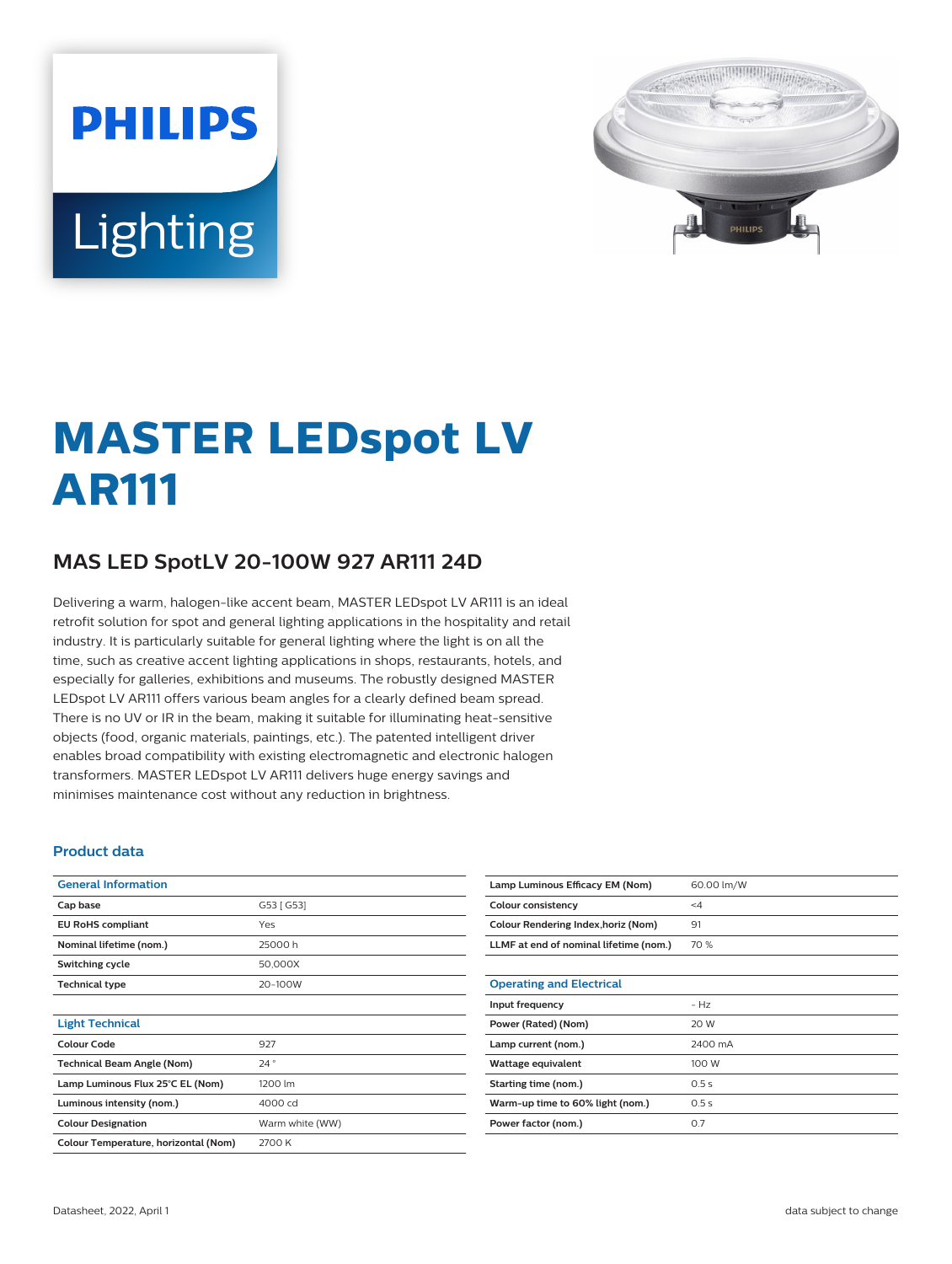#### **MASTER LEDspot LV AR111**

| <b>Voltage (Nom)</b>            | ac electronic 12 V |
|---------------------------------|--------------------|
|                                 |                    |
| <b>Temperature</b>              |                    |
| T-ambient (max.)                | 45 °C              |
| T-ambient (min.)                | $-20 °C$           |
| T-Case maximum (nom.)           | 80 °C              |
|                                 |                    |
| <b>Controls and Dimming</b>     |                    |
| Dimmable                        | Yes                |
|                                 |                    |
| <b>Mechanical and Housing</b>   |                    |
| <b>Bulb shape</b>               | AR111              |
|                                 |                    |
| <b>Approval and Application</b> |                    |
| Suitable for accent lighting    | Yes                |

| <b>Product Data</b>               |                                      |
|-----------------------------------|--------------------------------------|
| Full product code                 | 871869969071700                      |
| Order product name                | MAS LED SpotLV 20-100W 927 AR111 24D |
| EAN/UPC - product                 | 8718699690717                        |
| Order code                        | 929002239808                         |
| SAP numerator - quantity per pack |                                      |
| Numerator - packs per outer box   | 6                                    |
| <b>SAP</b> material               | 929002239808                         |
| SAP net weight (piece)            | 0.160 kg                             |
|                                   |                                      |

**Energy consumption kWh/1,000 hours** 22 kWh

#### **Dimensional drawing**



| Product                              |                        |
|--------------------------------------|------------------------|
| MAS LED SpotLV 20-100W 927 AR111 24D | $111 \text{ mm}$ 62 mm |
|                                      |                        |

**MAS LED SpotLV 20-100W 927 AR111 24D**

#### **Photometric data**



100 Intensity (%) -Intensity (%) 80 60 40 20  $_{\frac{0}{200}}$ 200 300 400 500 600 700 800 [nm]

**LEDspots 20W AR111 G53 927 24D**

**LEDspots 20W AR111 G53 927**

Datasheet, 2022, April 1 2 data subject to change